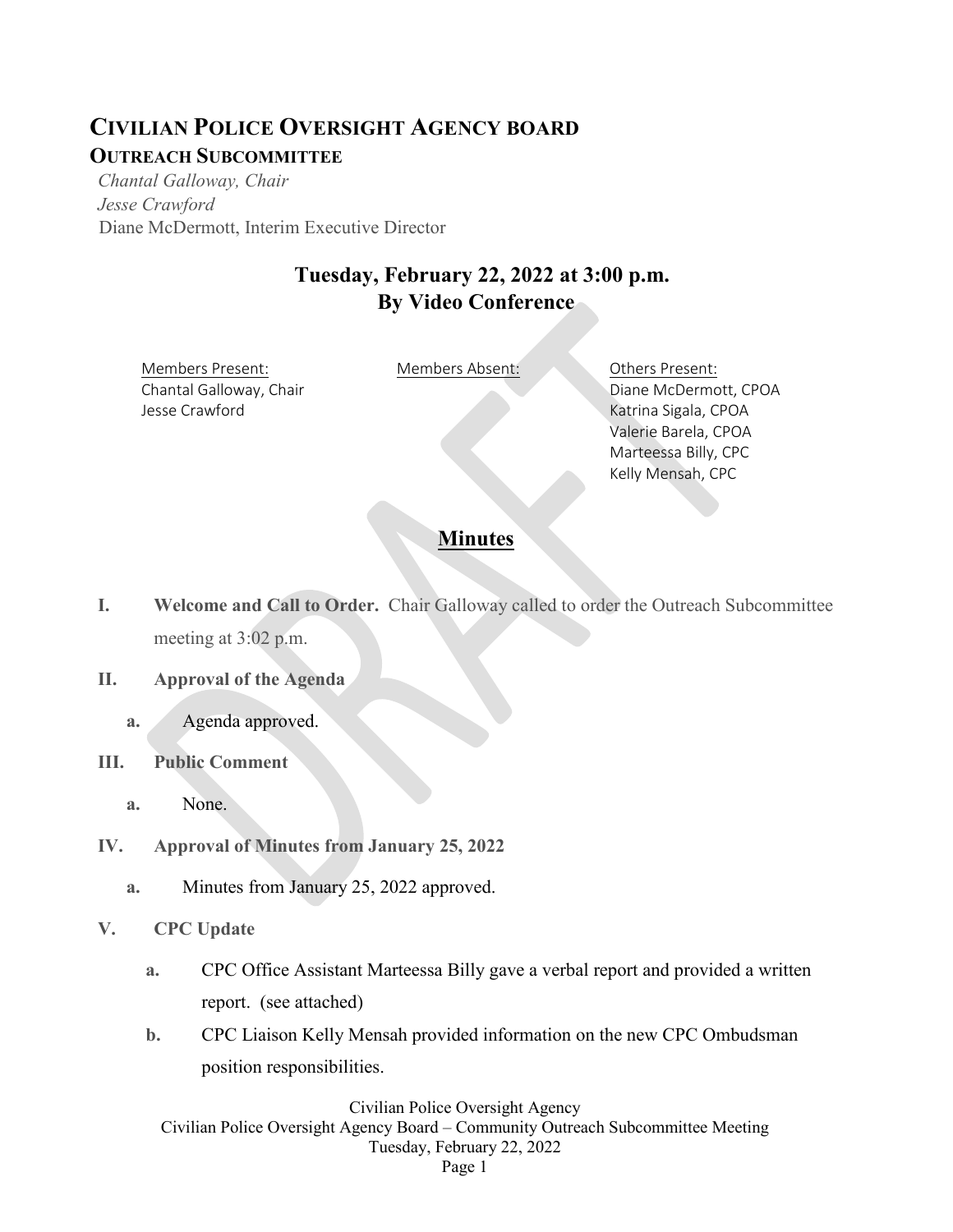- **VI. Outreach Efforts and Responsibilities**
	- **a. Meeting with New City Councilors**
		- **i.** Member Crawford will take the lead on setting up meetings with new City Councilors and will invite them to a future Outreach Subcommittee meeting.
	- **b. Update on Big Brothers/Big Sisters Mentorship Program**
		- **i.** Interim Executive Director Diane McDermott did extend an invite to Mr. Wilson with Big Brothers/Big Sisters Mentorship Program to attend an Outreach Subcommittee meeting and did not hear back.

#### **VII. CPOAB Training**

- **a. IMT Feedback on Annual Training Requirements**
	- **i.** Chair Galloway provided feedback she received from the IMT on the essay's submitted by 3 CPOA Board Members for their annual training requirements. The IMT suggests that future submissions be typed and contain detail with substance and thought, evaluation of each conference and/or seminar attended and capture aggregate training time.

#### **VIII. Other Business**

- **a.** None.
- **IX. Confirm Next Meeting – March 22, 2022 at 3:00 p.m.**
- **X. Adjournment**
	- **a.** The meeting was adjourned at 3:18 p.m.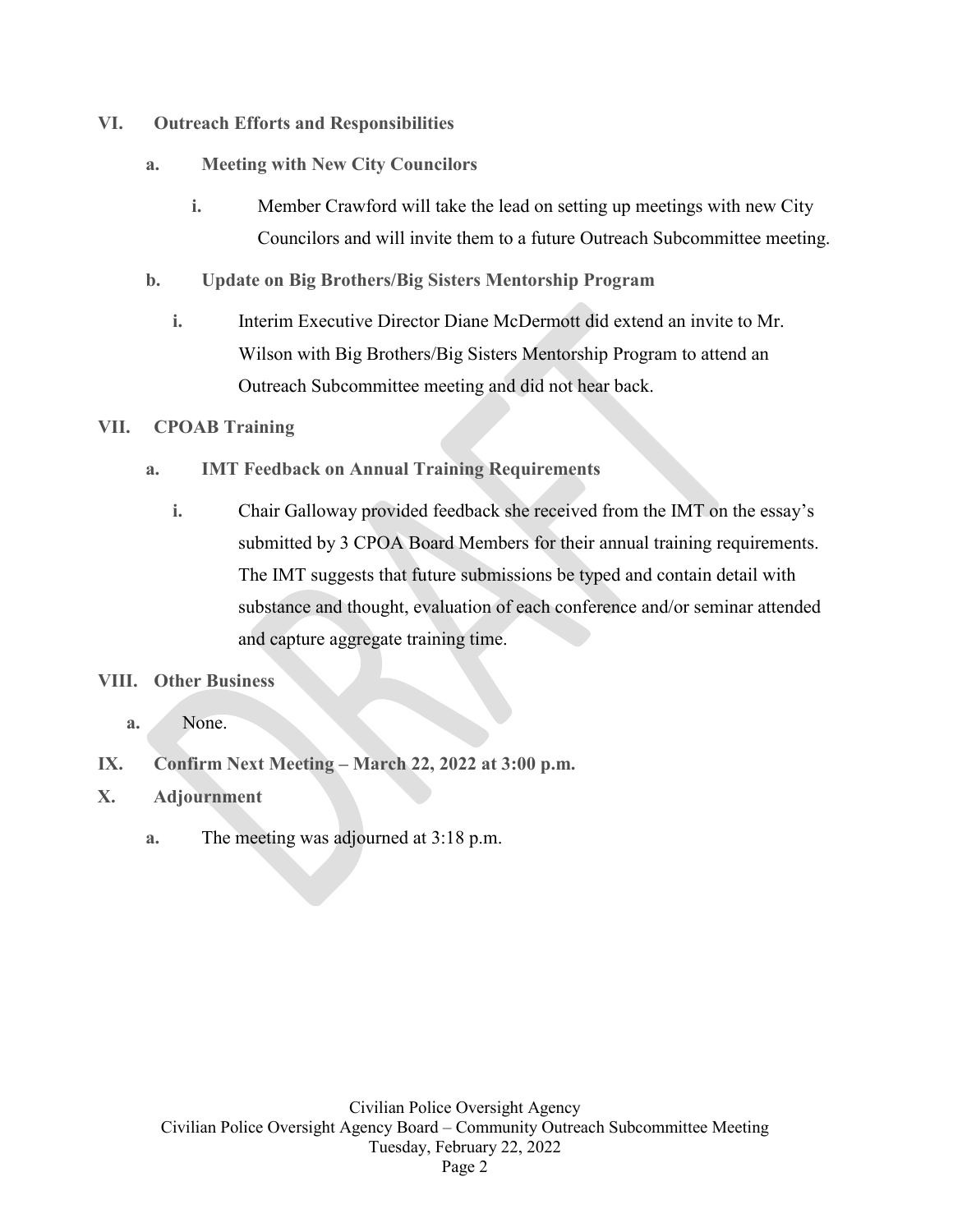# **ATTACHMENT**

Civilian Police Oversight Agency Civilian Police Oversight Agency Board – Community Outreach Subcommittee Meeting Tuesday, February 22, 2022 Page 3